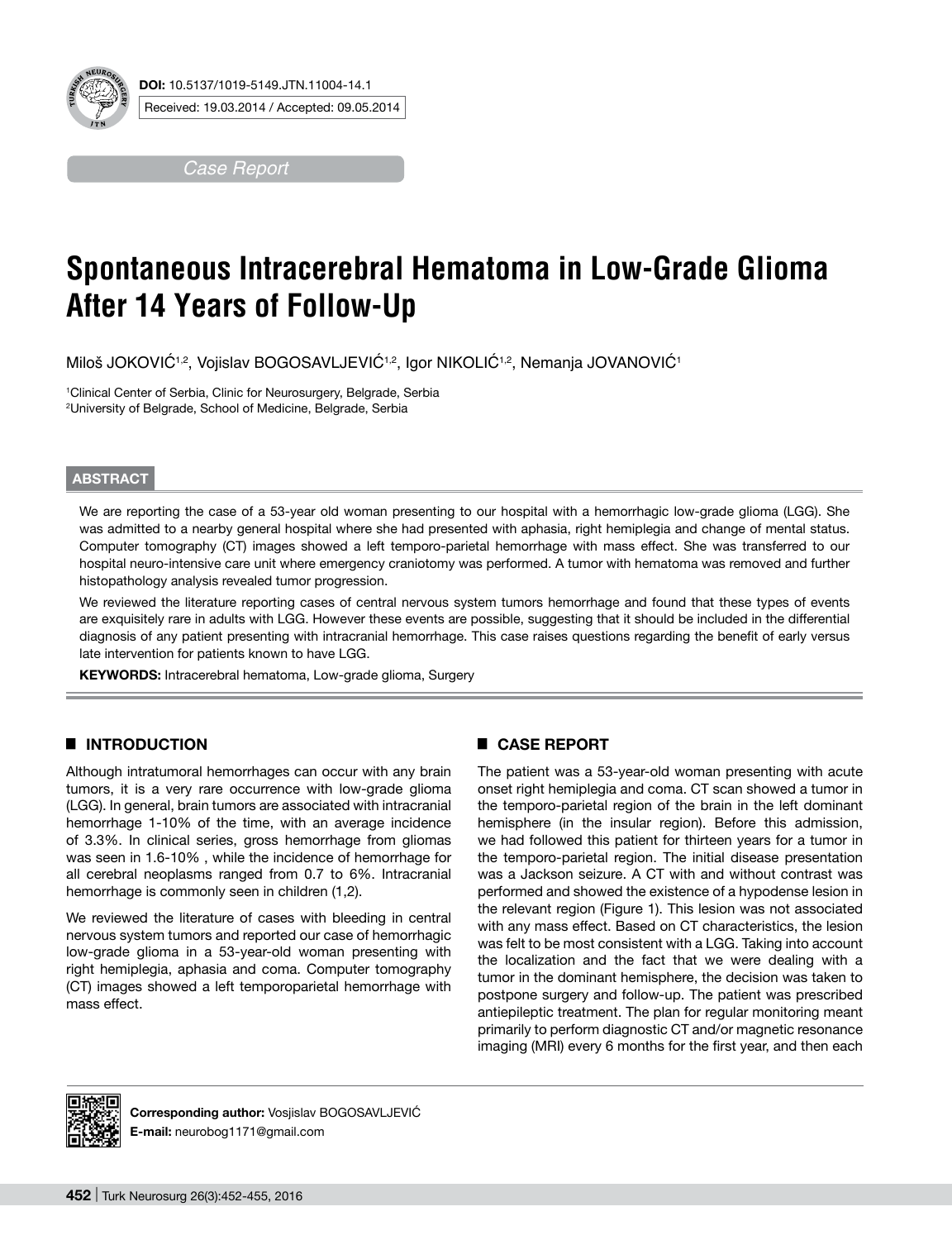

**Figure 1:** First CT from 1999.



**Figure 2: A)** MR spectroscopy in 2007. **B)** T2 Flair, **C)** T1-W MRI in 2011 show left insular tumor.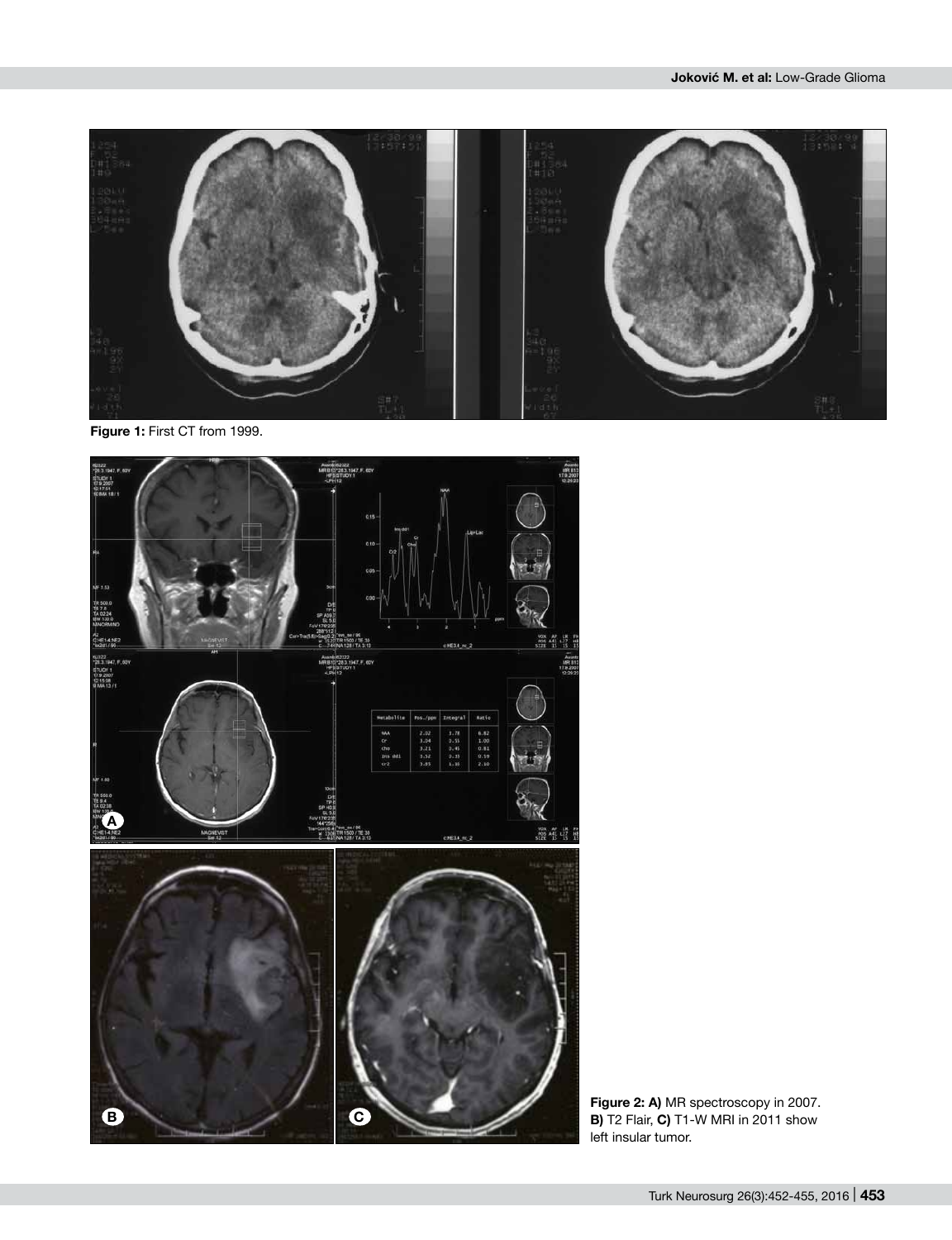year. Intraoperative monitoring was not available in the country at that time. A year later, the patient had a second seizure but this had no clinical consequences (normal neurological status, no subjective symptoms). A control CT with and without intravenous contrast did not show tumor progression. MRI was performed and confirmed the presumed diagnosis of LGG (Figure 2A-C). MR spectroscopy revealed reduction of NAA and elevation of Cho, myoinositol and lipid peak (Figure 2A).

The patient was started on a higher dose of antiepileptic drugs and she did well, with no seizure activity and no symptoms until October 2013, when she developed a sudden and severe headache with weakness of the right extremities and mild dysarthria after waking up in the morning. By the time of her examination in the nearest general hospital, she had developed complete right hemiplegia and aphasia. A CT scan was performed, and showed an intracerebral hematoma on



**Figure 3:**  Preoperative CT in 2013.

the left side of the temporo-parietal part of the brain, in the same region where the LGG had previously been identified (Figure 3).

She was transferred to the intensive care unit in our hospital. During transport, and shortly before admission to our hospital, there was a disturbance of consciousness leading to coma requiring artificial ventilation support. The GCS score was 7 with right hemiplegia and a discreetly asymmetrically enlarged left pupil. After preoperative preparations, emergency surgery was performed.

An intraoperative tumor was found with markedly proliferating blood vessels and with the presence of spontaneous intratumoral and peritumoral hematoma. The tumor with hematoma was removed. She was extubated on the first postoperative day and postoperative recovery was gradual. She recovered consciousness and the neurological deficit gradually decreased over the next couple of days. On the third postoperative day, the right hemiplegia changed to a barely noticeable hemiparesis and she started recovering the capacity of pronouncing certain words. She was started on early physical treatment. A control CT scan on the first post-operative day showed a small blood collection and no signs of residual tumor.

Histological examinations showed an anaplastic astrocytoma WHO grade III with the classic image of fibrillar astrocytes, without an oligodendroglial component and calcification The tissue was well vascularized and some blood vessels showed the existence of endothelial hyperplasia (Figure 4A,B). Immuno-histopathological analysis showed GFAP + + +, CD57  $+ + + + +$  p53, WT-1 and Synaptophysin  $+ + + +$ , while S100, vimentin, CD10, RCC, TTF1, CK and AE1/AE3 were negative. Ki67 was 16.86%.

Based on the above history and histopthological findings, the neurooncological council made the decision to administer postoperative radiotherapy with concomitant chemotherapy.

Four months later the patient was communicative and independently mobile with full recovery of the neurological deficit



**Figure 4:** Histopathological findings; **A)** tumor with bleeding (HE x40); **B)** tumor with bleeding and neovascularisation (HE x100).